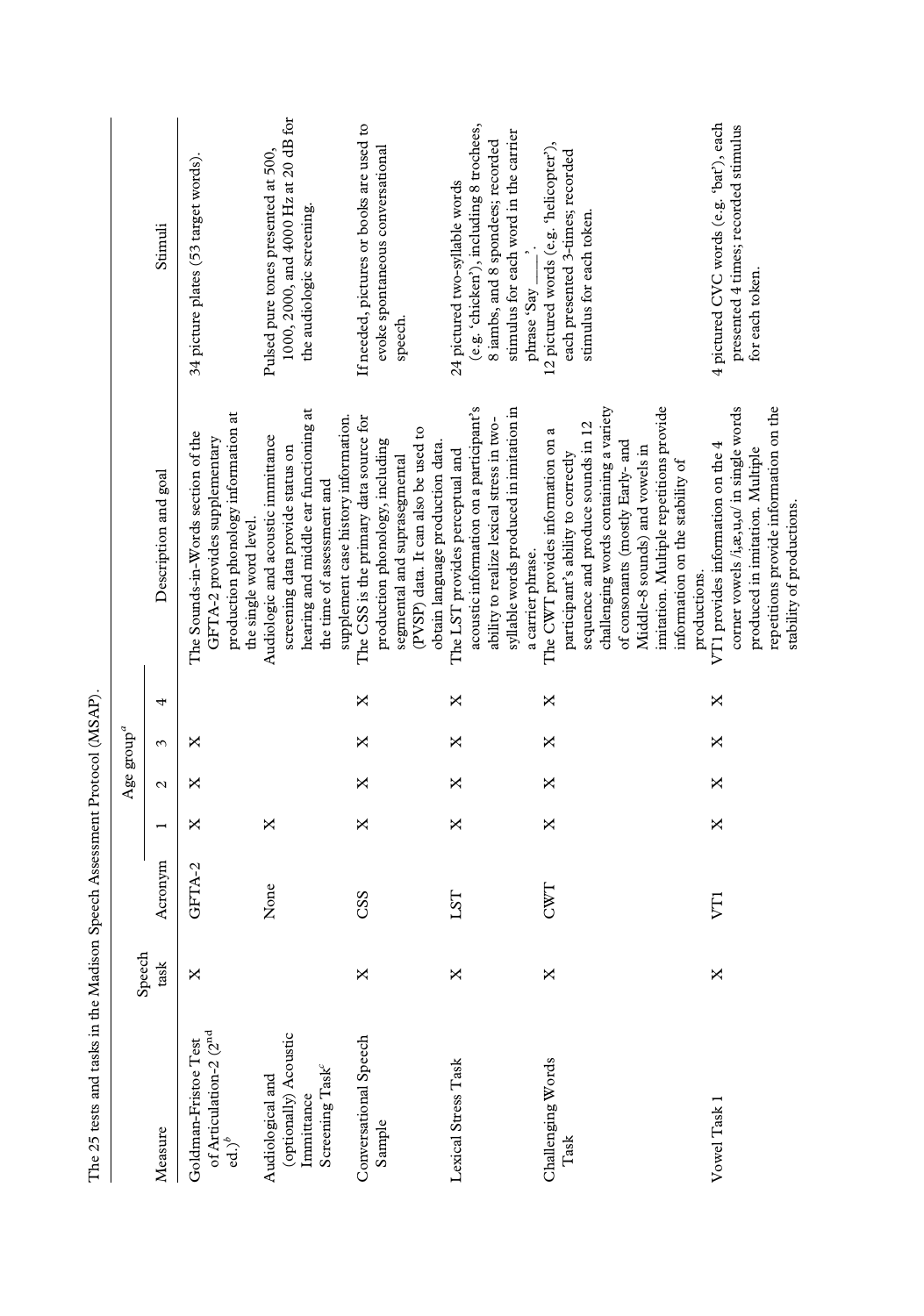$(Continued) % \begin{minipage}[b]{0.5\linewidth} \centering \includegraphics[width=\textwidth]{figures/cross-lingual-2.png} \caption{The corresponding \textit{Cortin} and the \textit{Cortin} is a function of the \textit{Cortin} and the \textit{Dortin} is a function of the \textit{Dortin} and the \textit{Dortin} is a function of the \textit{Dortin} is a function of the \textit{Dortin} is a function of the \textit{Dortin} is a function of the \textit{Dortin} is a function of the \textit{Dortin} is a function of the \textit{Dortin} is a function of the \textit{Dortin} is a function of the \textit{Dortin} is a function of the$ (Continued)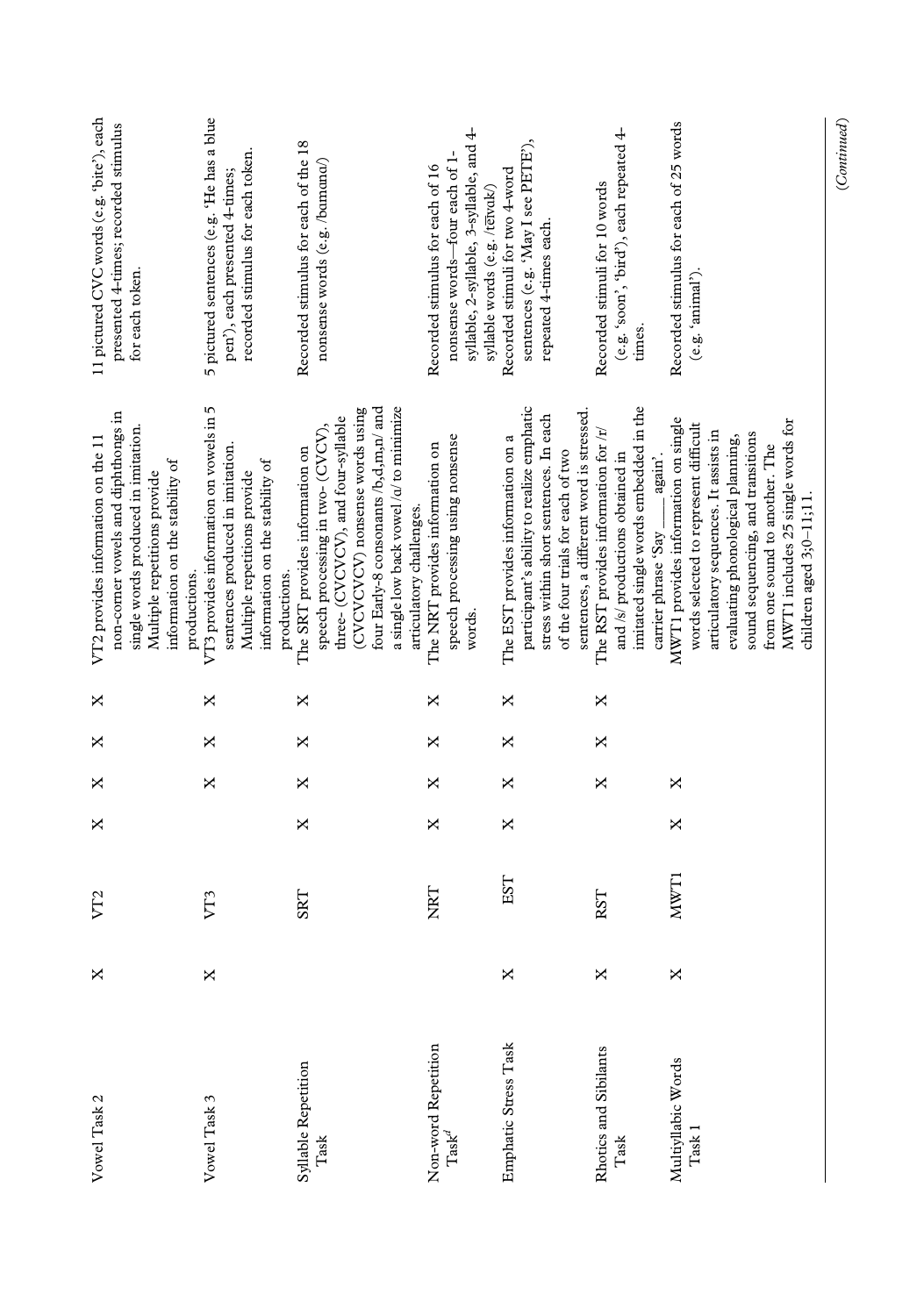|                                                           | Speech |                  |   | Age $\operatorname{group}^a$ |   |   |                                                                                                                                                                                                                                  |                                                                                                                      |
|-----------------------------------------------------------|--------|------------------|---|------------------------------|---|---|----------------------------------------------------------------------------------------------------------------------------------------------------------------------------------------------------------------------------------|----------------------------------------------------------------------------------------------------------------------|
| Measure                                                   | task   | Acronym          |   | Z                            | 3 | 4 | Description and goal                                                                                                                                                                                                             | Stimuli                                                                                                              |
| Multisyllabic Words<br>Task 2                             | ×      | MWT <sub>2</sub> |   |                              | × | × | See description for MWT1. MWT2<br>participants aged 12;0 and up.<br>includes 20 single words for                                                                                                                                 | Recorded stimulus for each of 20 words<br>(e.g. 'emphasis').                                                         |
| Speech Phrases Task <sup>e</sup>                          | X      | <b>TGS</b>       | X | X                            | X | X | sequencing, and transitions from one<br>two- and three-word phrases selected<br>The SPT provides information on 25<br>sequences. It assists in evaluating<br>to represent difficult articulatory<br>phonological planning, sound | Recorded stimulus for each of 25 phrases<br>(e.g. 'big farm house')                                                  |
| Diadochokinesis Task                                      | ×      | DDK              | X | X                            | X | X | The DDK task provides information on a<br>participant's ability to coordinate<br>sound to another.                                                                                                                               | (e.g. 'papapa'), three alternating 2-<br>Two 1-consonant syllable strings                                            |
|                                                           |        |                  |   |                              |   |   | alternating movements of the lips and<br>articulation and across 2 and 3 places<br>of articulation (bilabial, alveolar, and<br>tongue within a single place of<br>rapid, accurate, and rhythmic<br>velar).                       | alternating 3-consonant syllable<br>string, and the word 'pattycake'.<br>consonant syllable strings, one             |
| Sustained Vowel Task                                      | ×      | <b>LAS</b>       | X | X                            | × | X | The SVT provides information on a<br>participant's respiratory-laryngeal<br>capacity and laryngeal quality.                                                                                                                      | The vowel/ $\alpha$                                                                                                  |
| <b>Sustained Consonant</b><br>Task                        | ×      | <b>SCT</b>       | X | X                            | X | X | The SCT provides information on a<br>participant's respiratory-laryngeal<br>capacity.                                                                                                                                            | The consonant <i>ff</i> .                                                                                            |
| Orofacial Examination<br>Task                             |        | <b>OET</b>       | X | ×                            |   |   | The OET provides information on the<br>structure and function of the speech<br>mechanism.                                                                                                                                        | None.                                                                                                                |
| Language Scales<br>Oral and Written                       |        | <b>OWLS</b>      | X | X                            | × | X | The OWLS provides information on<br>language comprehension and<br>production.                                                                                                                                                    | Two books of picture plates, one each for<br>the comprehension and production<br>sub-tests.                          |
| Tests of Achievement <sup>®</sup><br>Woodcock-Johnson III |        | m-Im             |   |                              |   | X | language skills in adults in the areas of<br>Letter-Word Identification Test 1)<br>The WJ-III provides information on                                                                                                            | difficult words (e.g. 'provincial') are<br>Test 1: Single letters and increasingly<br>displayed for participant's to |